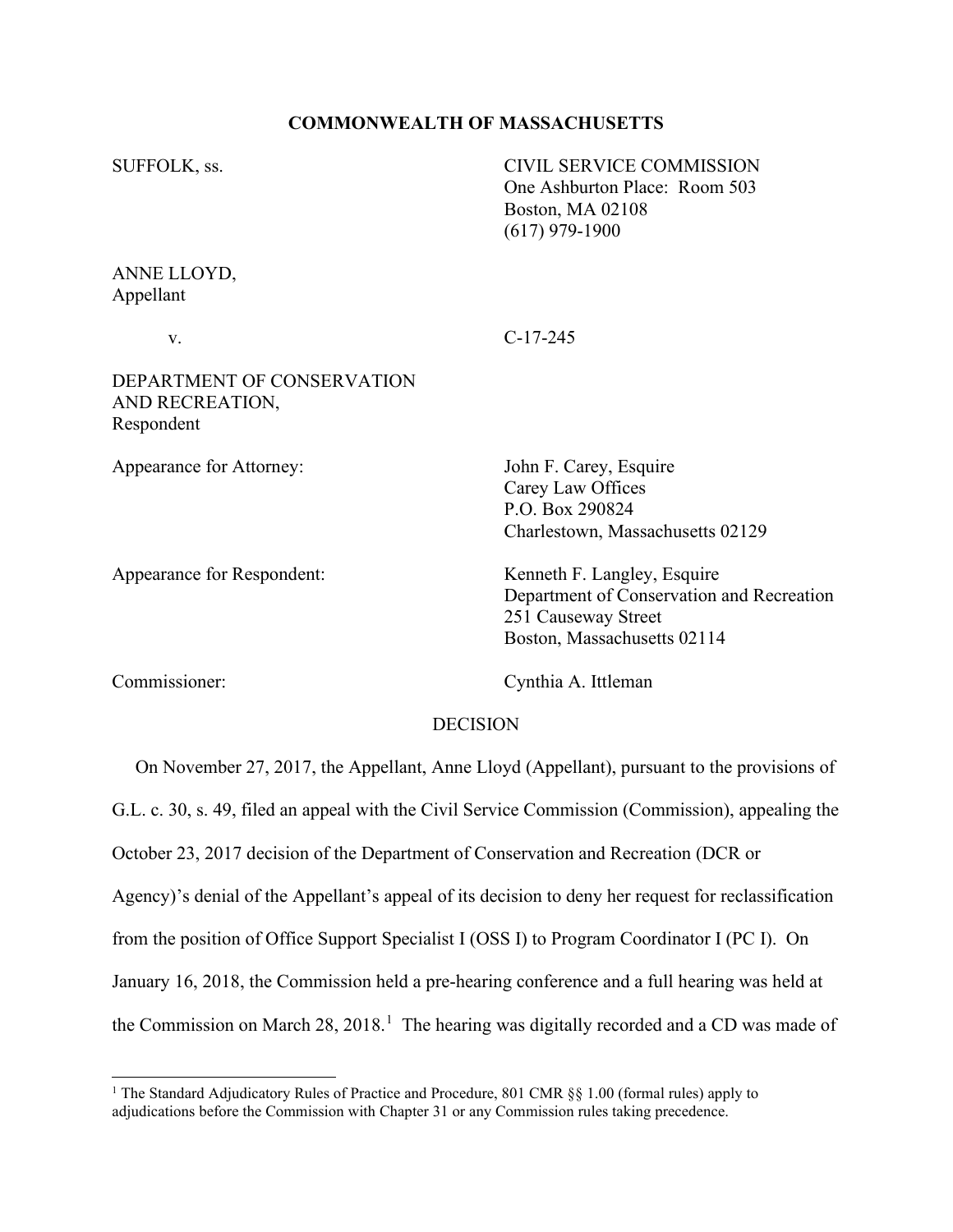the hearing and sent to the parties.<sup>[2](#page-1-0)</sup> The parties filed post-hearing briefs. As explained herein,

the appeal is denied.

## **FINDINGS OF FACT:**

I entered three (3) exhibits for the Appellant and twenty-five (25) exhibits for DCR. Based on the documents submitted into evidence and the testimony of:

# *Called by DCR*

- Kimberlee Costanza, Classification and Compensation Specialist, Human Resources, Executive Office of Energy and Environmental Affairs (EOEA);
- Danielle Daddabbo, Classification and Compensation Specialist, Human Resources, EOEA;
- Frederick Yule, Director of Park Operations, DCR, EOEA;
- Martha Gallagher, Business Management Specialist, Program Coordinator III, DCR, EOEA;

# *Called by Ms. Lloyd*

■ Appellant Anne Lloyd.

and after taking administrative notice of all matters filed in the case, and pertinent statutes,

regulations, policies, and reasonable inferences from the credible evidence, I find that a

preponderance of the evidence establishes:

1. At the time of the hearing, the Appellant served as an Office Support Specialist I (OSS I) at DCR. She has worked in her current classification within DCR for 18 years and is seeking to be reclassified to PC I (Stipulated Facts).

<span id="page-1-0"></span><sup>&</sup>lt;sup>2</sup> If there is a judicial appeal of this decision, the plaintiff in the judicial appeal would be obligated to supply the court with this transcript to the extent that he/she wishes to challenge the decision as unsupported by substantial evidence, arbitrary or capricious, or an abuse of discretion.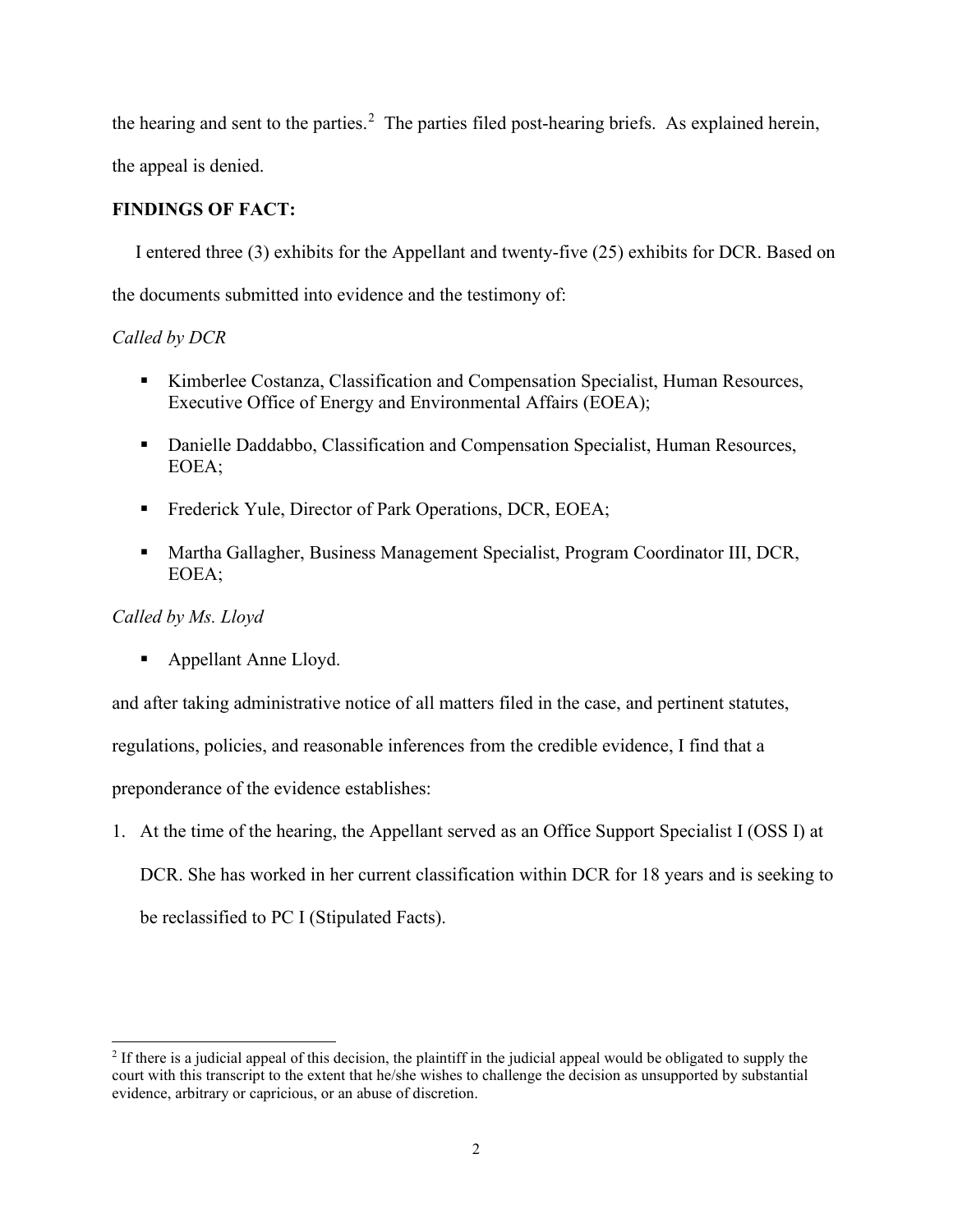2. The summary of the OSS Spec series states, in part, that "[e]mployees in this series perform administrative support functions such as preparing and analyzing correspondence, reports and other materials as needed; arrange meetings with internal and external contacts; respond to inquiries, assist in various office programs and perform related work …." (Resp. Ex. 23) The OSS Spec provides the following examples of duties common to all levels in the series,

in part,

provides administrative support to assigned personnel, schedules and attends meetings, conducts research, maintains electronic meeting and event calendars, uses computer software of databases to prepare reports and compile data, creates and maintains database and spreadsheet files, responds to inquiries to internal and external contacts, coordinates programs and activities, ensures that office activities are operational and in compliance with standards, acts as liaison with local, state and federal agencies, screens calls and is responsible for the organization and upkeep of detailed filing systems. (Id.)

3. The summary of the PC Spec series states, in part, that PCs "coordinate and monitor

assigned program activities, review and analyze data concerning agency programs; provide

technical assistance and advice to agency personnel and others; respond to inquiries;

maintain liaison with various agencies ...." (Resp. Ex. 24) The duties common to all PCs

include, in part,

Coordinates and monitors assigned program activities in order to ensure effective operations and compliance with … standards.

Reviews and analyzes date concerning assigned agency programs in order to determine programs and effectiveness, to make recommendations for changes … and to devise methods of accomplishing program objectives.

Provide technical assistance and advise to agency personnel and others concerning assigned programs …, resolve problems and to ensure compliance …

Respond to inquiries from agency staff and others … concerning agency programs. Maintain liaison with various private, local, state and federal agencies to exchange information and or to resolve problems.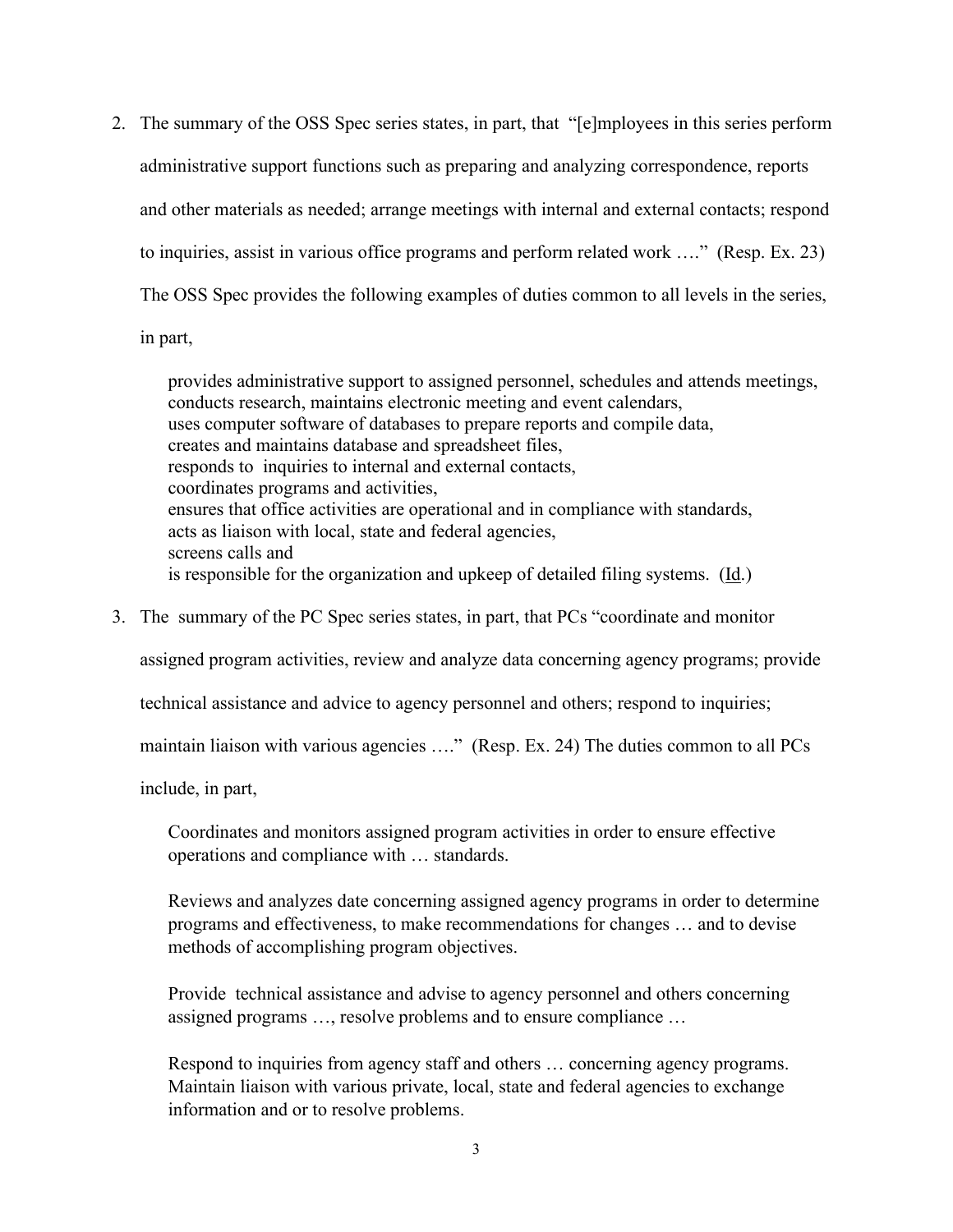Performs related duties such as attending meetings and conferences; maintaining records; and preparing reports. (Id.)

4. The Appellant's Form 30 provides the following general statement of her duties and

responsibilities, "… include administering all aspects of the Gasboy Fuel Site Monitoring

system. They also include maintaining all aspects of assigned accounts payable functions

(encumbrances, payments, related account activity), providing technical assistance to DCR

vendors, responding to inquiries and performing related work as required." (Resp. Ex. 17)

Her detailed statement of duties include,

administering the Gasboy Fuel Site monitoring system, reviewing Gasboy generated data and encumbering and processing related accounts payable paperwork, provides unit director with Gasboy System reports, performs accounts payable functions utilizing MMARs system, prepares encumbrance and payment documents for diesel and gas expenses, provides financial information on request on expenses, inputs payment and encumbrance documents into MMARS for vendors, answers phones and directs calls to proper person and sorts mail. (Id.)

5. The Appellant's Employee Performance Evaluation (EPRS) form indicates that her duties

included,

Performs accounts payable administrative duties including processing diesel, gasoline, and vehicle related service and commodity encumbrance documents and payment vouchers according to MMARS standards so that vendors receive payment for services and materials.

Coordinates the Gasboy Fuel Site monitoring system which includes but is not limited to making keys and providing PSO Director with numerous reports relative to regional vehicle fuel site activities.

Staffs the Snow Desk during snow events and utilizes the Massachusetts Geographic Information System (GIS).

Answers phones and performs related duties as assigned to support division operations. (Resp. Ex. 7)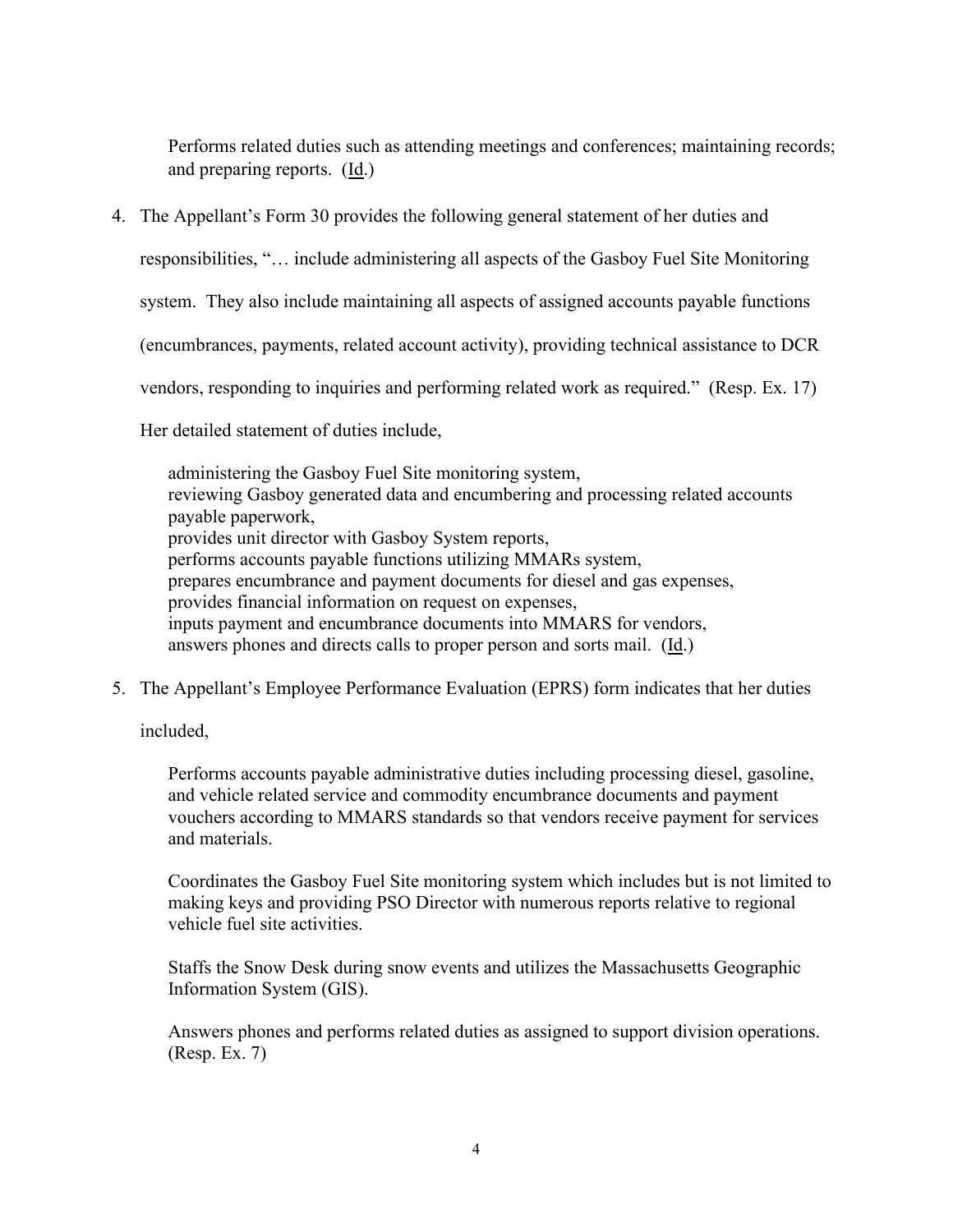- 6. In her position, the Appellant also prepared spreadsheets and work documents pertaining to maintenance work orders and interacted with vendors to verify work such as "rebooting the system" of fuel delivery had been completed. (App. Tr. 46-47).
- 7. For a period of time, the Appellant was the only person using the "Gasboy" system, which system tracked the fuel used by certain authorized state personnel. DCR no longer uses the Gasboy system. (Testimony of Appellant).
- 8. On December 30, 2014, the Appellant submitted a request to appeal her classification. (Resp. Ex. 2). As part of the audit process, she completed an Appeal Audit Interview Guide (Interview Guide), where she listed her job duties as paying bills for park support, scheduling vehicle stickers, maintaining vendor accounts, "autoparts maintenance" on vehicles, working with problem fuel sites, and working with engineering about issues related to fuel. The Interview Guide asked how many times per week the Appellant performed the pertinent duties (not the percentage of her time spent performing the pertinent duties) but she did not provide that information in her Interview Guide. (Resp. Ex. 7).
- 9. The Appellant characterized the Gasboy program as "equipment" she operated and as a "software program." (Resp. Ex. 7; App. Tr. 48-7). She asserted that a reason her job had changed was that she "started as accounts payable [and] was given Gasboy program". (Resp. Ex. 7).
- 10. The work duties involving the "Gasboy" system included making and logging keys, reviewing Gasboy generated data and encumbering and processing related accounts payable paperwork. (Resp. Ex. . 7). The Appellant's responsibilities with Gasboy involved 25 vehicles, 2 fuel pumps per location, and 12 locations (Yule, Tr. 281) and communicating with multiple vendors and users of the fleet vehicles. (Resp. Ex. 7). Making each key took

5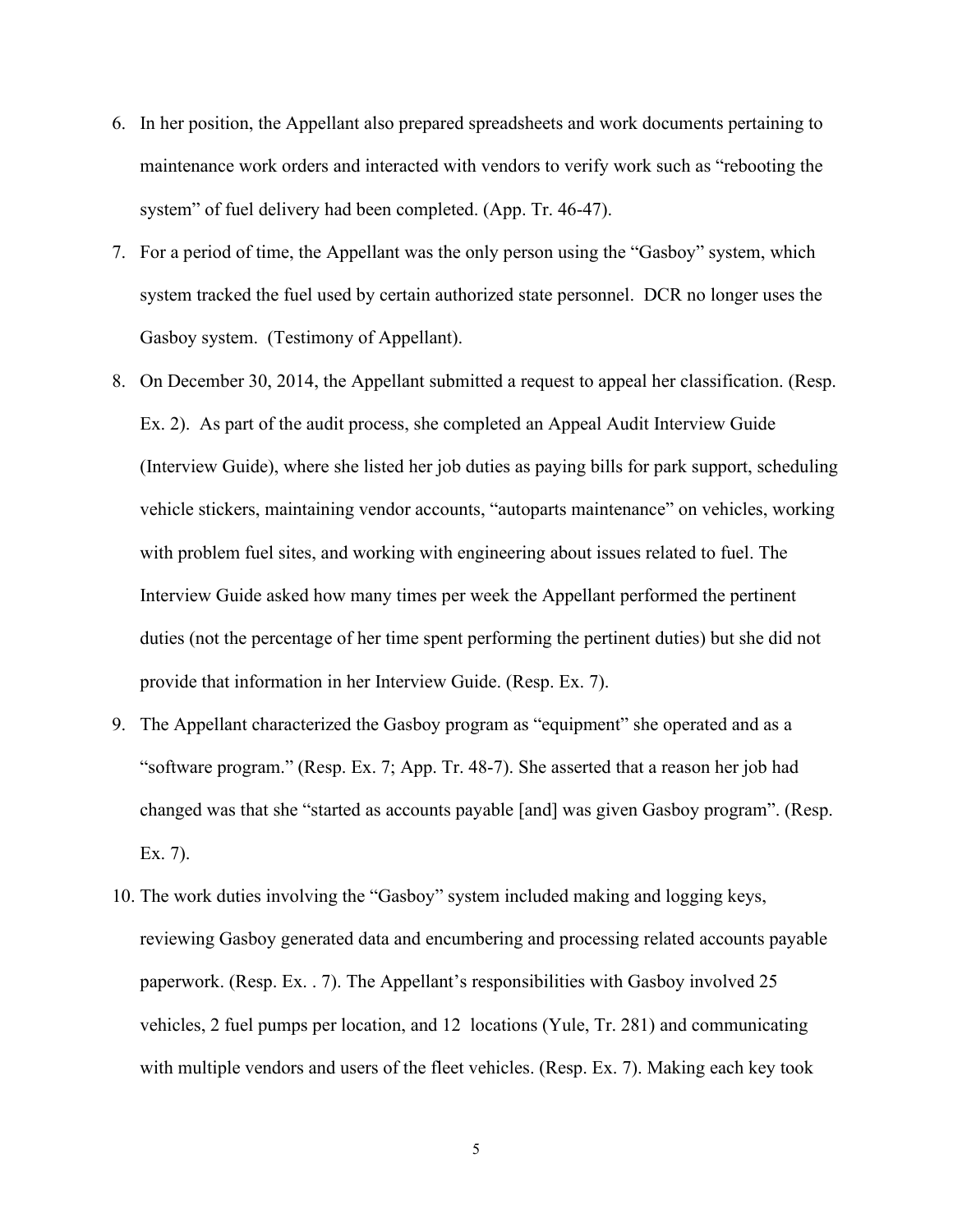approximately 15 minutes and there were some occasions, but not many, when making keys would last several hours, (Gallagher, Tr. 343) Making keys were not continuous during the day, but would interrupt her "usual" work of accounting, (App. Tr. 51-52). Each morning, after running all night, the Gasboy system could create daily reports. (Gallagher, Tr. 341). The system allowed the Appellant to perform her job duties such as encumbering and processing related accounts payable paperwork. (Resp. Ex. 17; Gallagher Tr. 343).

- 11. The Appellant believed that utilizing the Gasboy system in the way her job required constituted "running a "program." (App. Tr. 55:22). She asserted that making keys and using the Gasboy program took up 51% or 53% of her time. (App. Tr. 63; App. Tr. 54). However, there is no documentary evidence in the record that supports this assertion.<sup>[3](#page-5-0)</sup>
- 12. The PC I classification is utilized for those positions responsible for coordinating, monitoring, developing and implementing programs for an agency. (Resp. Ex. 9).
- 13. After DCR expanded the fleet operations in 2012, the DCR fleet maintenance system doubled in size. (Yule, Tr. 248:14). New positions were added, including a PC I position for which the Appellant did not apply. (Yule, Tr. 249, 252).
- 14. The position for the PC I, Parks Service Operations, Service Desk Coordinator was posted in 2014. (Resp. Ex. 7). As an OSS I, the Appellant performed most of the job duties listed for this position, but did not perform the following:
	- Determine appropriate distribution and dispatch work orders to applicable trades' staff members or contracted vendors, and
	- Review and analyze data concerning Park Support Operations, Facility Administration and Maintenance Information System (FAMIS) and recommend methods/changes in order to improve work methods,

<span id="page-5-0"></span><sup>&</sup>lt;sup>3</sup> The Appellant submitted supportive letters from several state employees expressing gratitude for her work involving the Gasboy system but they did not indicate that she performs the function of a Program Coordinator more than 50% of the time.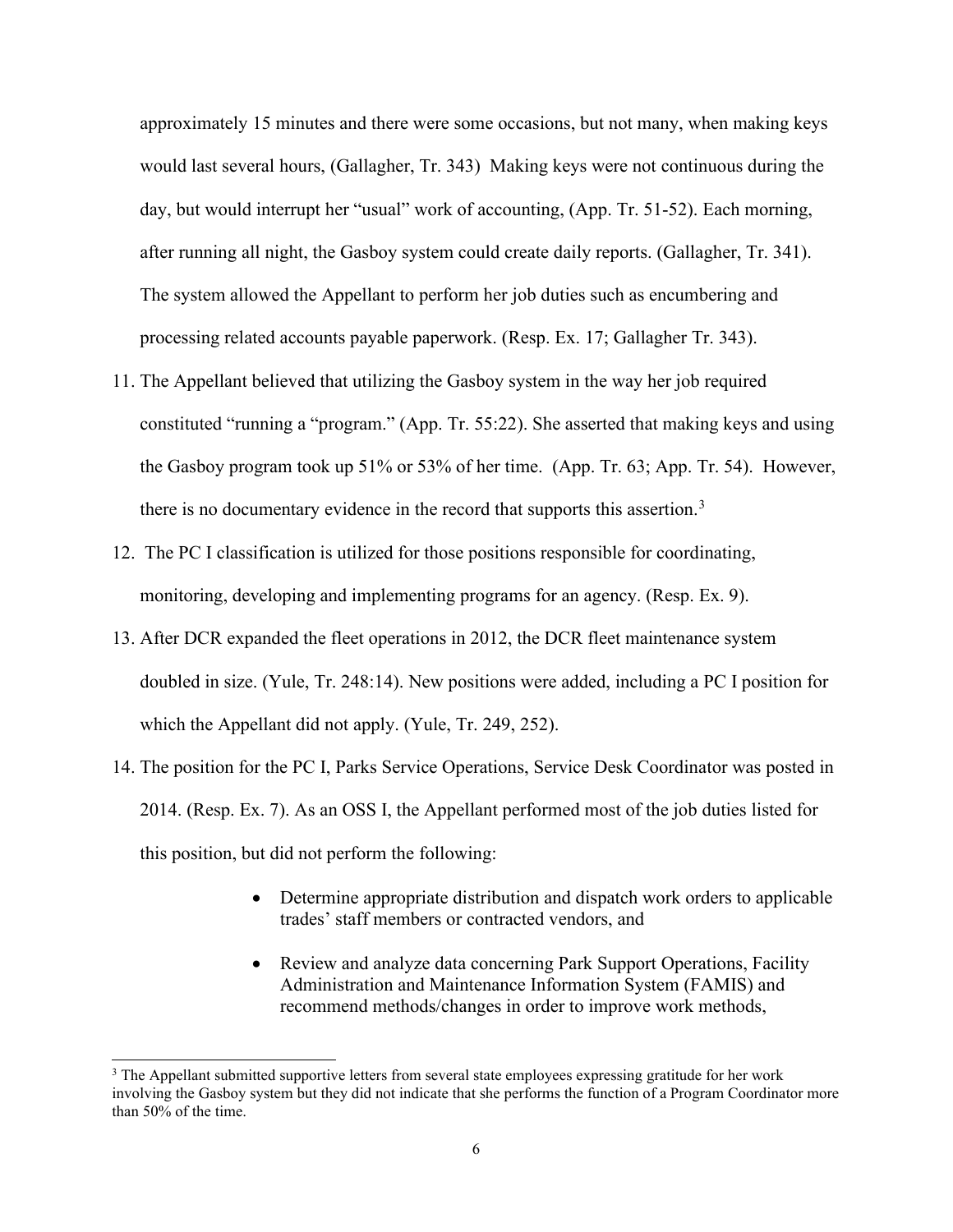determine progress, revise established procedures and/or to provide information to superiors." (Resp. Ex. 7; App. Tr. 69).

15. DCR began the process of the Appellant's classification audit on January 3, 2015. (Resp. Ex.

2). The audit process included a review of the Appellant's Interview Guide. DCR's Human Resources Officer conducted an interview with the Appellant on March 3, 2017 (Resp. Ex. 7) and considered the Appellant's supervisor's written remarks. (Resp. Ex. 8). Human Resources staff compared the information about job duties presented by the Appellant with the specifications of the job and reviewed the Appellant's Employee Performance Review (EPRS) and Form 30 job description. (Daddabbo, Tr. 180-181).

16. Mr. Yule, the Director of Park Operations and the Appellant's supervisor, described the Appellant's job duties as "administrative" and "accounting" in nature. (Yule, Tr. 225, 226; Ex. 8). Mr. Yule, in consultation with the Appellant's immediate supervisor, Ms. Gallagher, (Yule, Tr. 296:2-6) disagreed with the Appellant's characterization of her work as stated on the Interview Guide. Mr. Yule wrote,

> "I strongly disagree with Anne's appeal. Anne's position is 90% accounts payable. Her responsibilities are primarily maintaining account balances, encumbering funds, and MMARS [data system] data entry. Scheduling vehicle stickers are done by the driver through the Fleet service desk and Fleet Response not Anne… Prior to the new Fleet Department, she encumbered and paid for Park Support vehicle repairs and parts. She currently encumbers funds and pays invoices for a small amount of vehicle supplies that are not available through the Fleet Department. One of the vendors Anne handles is Northeastern Petroleum. They have the contract to service the fuel pumps. She has the administrative function of calling Northeastern Petroleum when issues with fuel pumps are called in by a region. She also makes fuel keys when requested. She does send emails to IT and engineering as directed. This work is a small percentage of her time…. Anne does not dispatch any service work, or enter any work orders into FAMIS [system]. This is done by the trained service staff." (Resp. Ex. 9).<sup>[4](#page-6-0)</sup>

<span id="page-6-0"></span><sup>4</sup> The letter is dated March 16, 2017. The Appellant received a copy of this letter via email on March 20, 2107. (Resp. Ex. 9).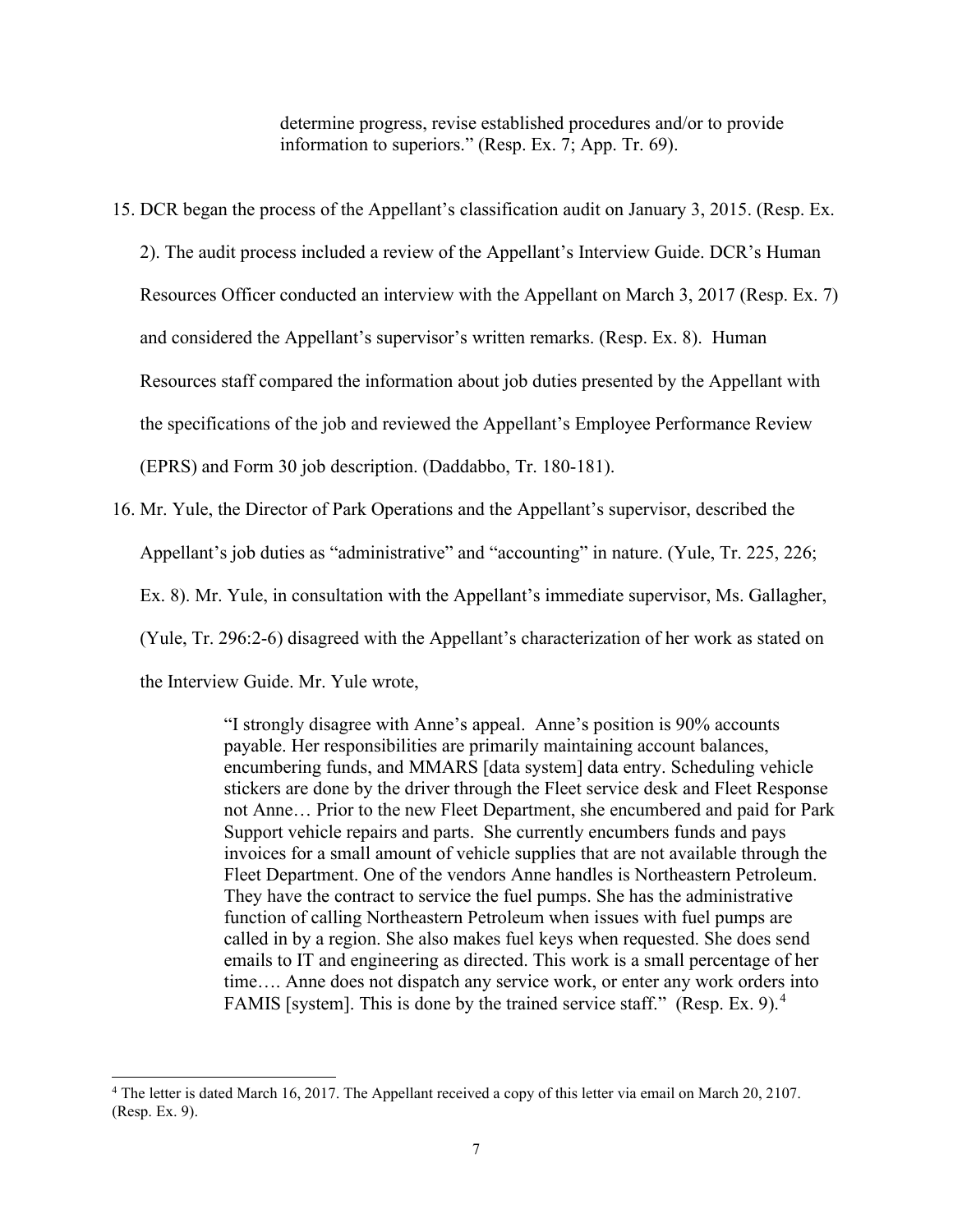- 17. The Appellant's position at DCR-Cambridge Lower Basin was eliminated on March 10, 2017 because of budget cuts. (Resp. Ex. 12). The Appellant began working as an OSS I within DCR, at a different location, on March 20, 2017, after exercising her rights under the civil service bargaining agreement to accept a position at the same title for which she was qualified. (Resp. Ex. 13).
- 18. DCR denied the Appellant's request for an appeal on March 16, 2017. (Resp. Ex 9).<sup>[5](#page-7-0)</sup>
- 19. The Appellant appealed DCR's decision to the state's Human Resources Division (HRD), which denied her appeal on October 23, 2017. (Administrative Notice).
- 20. The Appellant timely filed the instant appeal. (Administrative Notice).

### *Legal Standard*

 "Any manager or employee of the commonwealth objecting to any provision of the classification affecting his office or position may appeal in writing to the personnel administrator and shall be entitled to a hearing upon such appeal…. Any manager or employee or group of employees further aggrieved after appeal to the personnel administrator may appeal to the civil service commission. Said commission shall hear all appeals as if said appeals were originally entered before it." G.L. c. 30, s. 49.

 Applied here, the Appellant must show that she performs the level distinguishing duties of the PC I title more than 50% of the time. *See* Gaffey v. Dept. of Revenue, C-11-126 (July 18, 2011); *see also* Ghandari v. Exec. Office of Admin. and Finance, 28 MCSR 9 (2015) (finding that "in order to justify a reclassification, an employee must establish that he is performing duties encompassed with in the higher level position the majority of the time…."). Further, "[w]here

<span id="page-7-0"></span> $<sup>5</sup>$  The parties stipulated at the prehearing conference that DCR denied the Appellant's reclassification request on</sup> March 8, 2017. Respondent's Exhibit 9 states that DCR denied the request on March 23, 2017. The time difference between the two dates does impact the decision.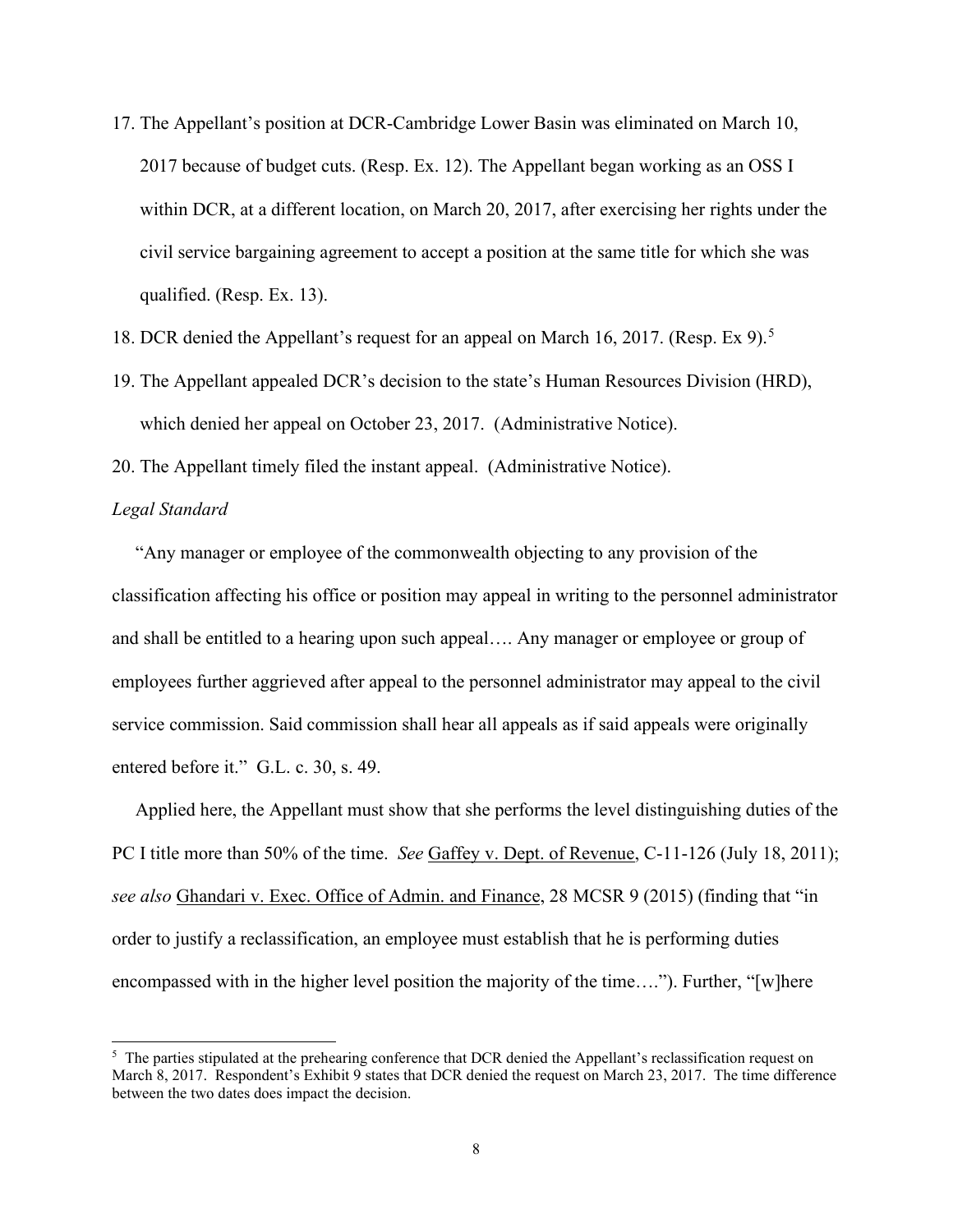duties are equally applicable to both the lower and higher titles, although they may be described slightly differently for each title, those types of overlapping duties are not "distinguishing" duties of the higher title." Saunders v. Dep't. of Labor Standards, 32 MSCR 413, 415 (2019). *Analysis*

The term "running a program" takes on particular significance in determining whether the Appellant is performing the distinguishing duties of the PC I title more than 50% of the time. The evidence presented at hearing highlights the disagreement between the Appellant's and Agency's understanding of a "running a program." The Appellant, believing that utilizing the fuel tracking system Gasboy, was, in effect, being in control of the fuel tracking "program", argues that this work warrants a reclassification. "Gasboy" is a *system* that tracks fuel; produces reports; tracks data and allows the Appellant to make and log gas keys and allows for encumbering and processing related accounts payable paperwork. Although the Appellant made use of this *system*, she did not coordinate, monitor, develop or implement a *program* for DCR.

 Even if utilizing the Gasboy system were considered to be "running a program," which it is not, the Appellant has not met the burden of showing she performed this duty more than 50% of the time. Her testimony about working in this role more than 50% of the time was not substantiated by the documents in the record. In addition, the detailed testimony of Ms. Gallagher and Mr. Yule clearly undermined the Appellant's assertion in that regard. In fact, Ms. Gallagher specifically testified that it took approximately 15 minutes to make a key for the fuel pumps and there were few instances when that would occur and there were few occasions when making the keys would last several hours. Further, Mr. Yule's testimony and written comments in response to the Appellant's Interview Guide supported Ms. Gallagher's testimony.

9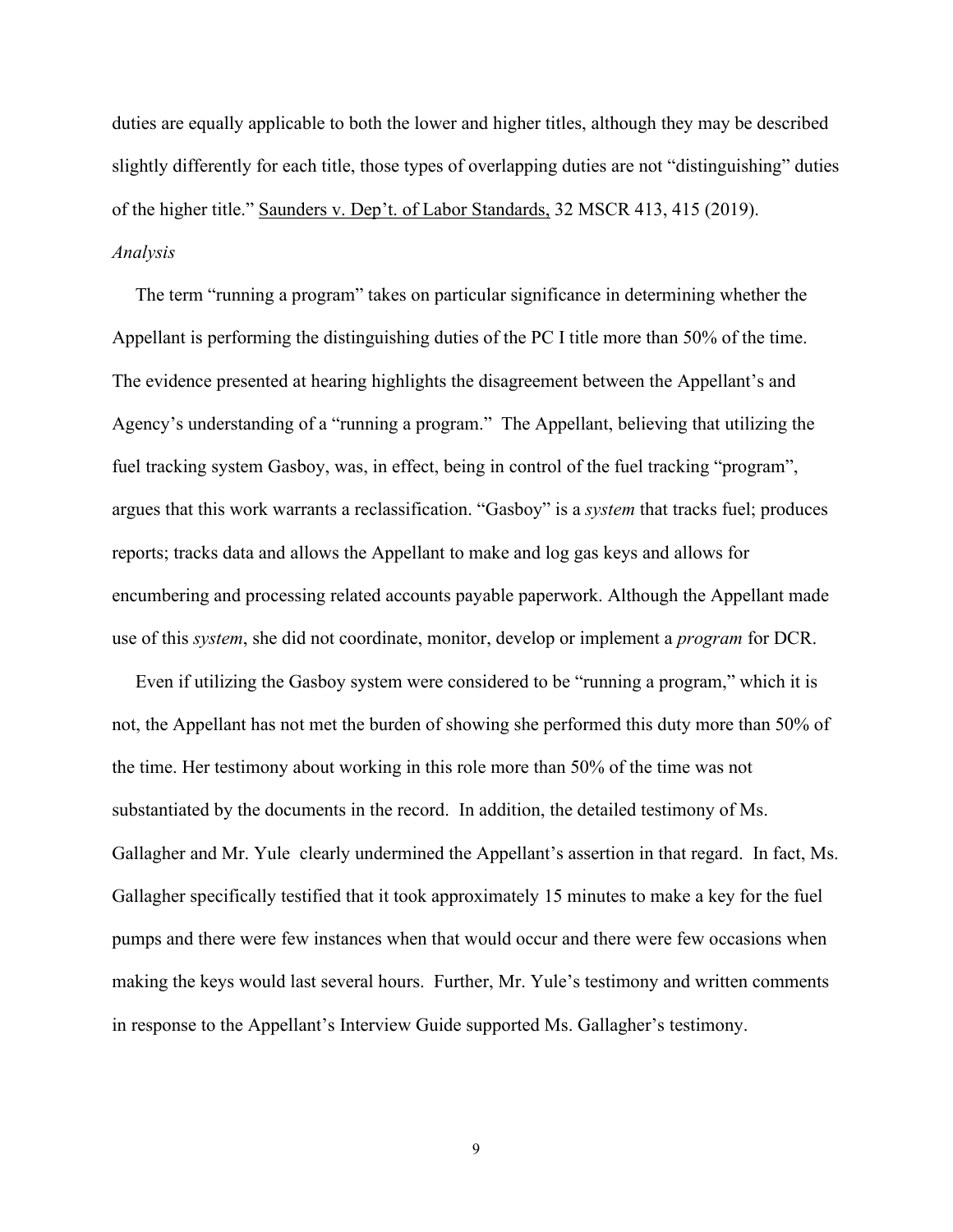That the Appellant's OSS I position had overlapping job responsibilities and nearly identical qualifications needed at hire as the PC I position posted at DCR in 2014 does not indicate that these are level distinguishing duties of the PC I position. During the time of the first appeal, the DCR was undergoing a reorganization which involved adding more staff to the Appellant's unit. The responsibilities of the additional staff at the PC I level included reviewing and analyzing data concerning DCR's Facility Administration and Maintenance Information System (FAMIS). The Appellant did not work with the FAMIS system and did not analyze data.

 In sum, at the time of her reclassification appeal, the Appellant performed her core duties of accounting and utilizing the Gasboy Fuel Site monitoring system to make and log gas keys, review Gasboy-generated data and encumber and process related accounts payable paperwork. These duties represent work that squarely fall within the administrative duties that are generally expected of an OSS I. Her duties of communicating with vendors, answering phone calls, and processing accounts payable paperwork through the Gasboy system fits within the written job functions.

 There is no question that the Appellant is a dedicated state employee who has performed her job diligently and effectively for many years and is appreciated for the work that she has performed. However, based on a careful review of all of the evidence, the Appellant did not meet her burden to establish that she performs the duties of a PC I more than half of her time. That the Appellant did not establish that she performed the work of a PC I a majority of the time should in no way be interpreted as critical of the valuable service that the Appellant provides to the Commonwealth.

10